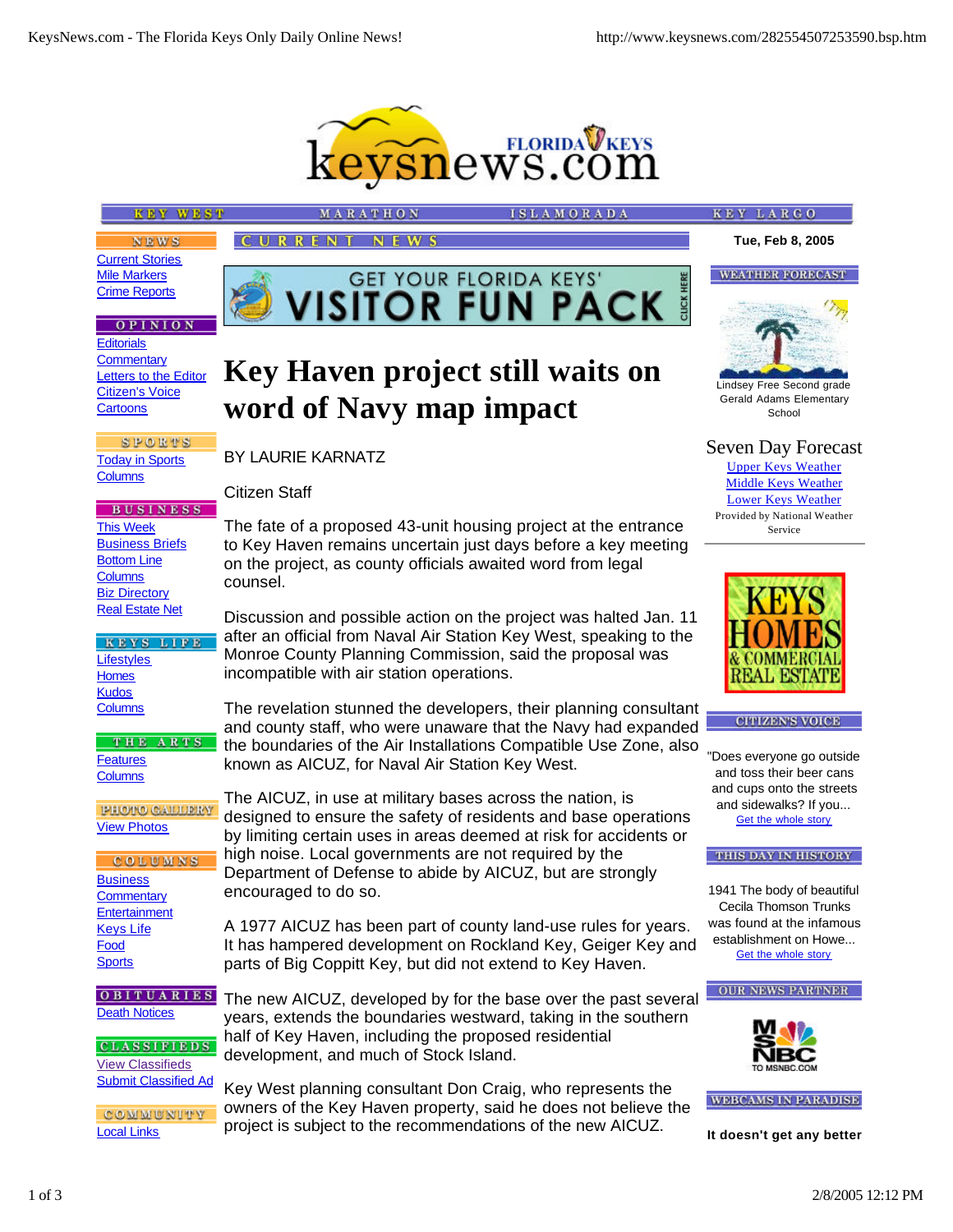## **Around the Keys**

**GOVERNMENT** Local, State & **Federal Links** 

## **ABOUT US** Our History Our Staff Keys Media Guide **Employment Opportunities**

In a Wednesday letter to County Planning Director Marlene Conaway, Craig wrote, "In no way do we acknowledge or believe that the county can apply a document, map or regulation prospectively that has not had an iota of public scrutiny via required public hearings on its merits or applicability."

"...Until such time as the county amends its [land-use rules] ... the only AICUZ analysis map is that of 1977, which was properly reviewed analyzed and adopted according to local and state laws."



**Property Transfers** 

Craig and the owners of the Key Haven property plan to continue moving forward with the project, which is scheduled to be discussed by the Planning Commission when it meets at 10 a.m. Wednesday at the Marathon Government Center.

The Key Haven project, according to county records a "partnership" of Wayne Lujan and Ed Swift, has received overwhelming support from Key Haven residents, most of whom prefer residential to commercial development on the site. The project also appeared to receive cautious support — with caveats — from county planners before hearing of the Navy's opposition.



Daily news for Key West and the Florida Keys

> The project calls for building 43 homes and 10,000 square feet of commercial space on approximately 23 acres at the southern and eastern tip of Key Haven, including the spit of land called Enchanted Island.



The developer is asking to bypass the county's rate-of-growth ordinance and be awarded building permits "in exchange for upgrading" Key Haven's sewage treatment plant to advanced treatment standards by 2006. State law already requires the sewage treatment plant to be upgraded by 2010.

County staff has already recommended against that portion of the request. Outside of the permit issues, much of the project appeared viable, according to county records.



**Missed your paper today?** For redelivery or account credit, call us in Key West at (305) 292-7777 Option 4, in Marathon call (305) 743-8766, or e-mail us by clicking here.

THE CITIZEN County Planning Director Marlene Conaway on Thursday said her staff has so far been unable to determine what effect the new AICUZ will have on the project. It's possible the project, which Lujan has been working on for two years, will be considered in-the-pipeline, thus removing it from the constraints of the new AICUZ.

> There's also the possibility that the county won't adopt the new maps as part of its land-use plan, though current language in the plan indicates that updated Navy maps are automatically included.

Swift, who says he has no ownership in the Key Haven project except the possible gift of a lot if it goes through, questioned the benefit to the Navy of limiting new residential construction in areas already heavily populated.

"I think there are questions that have to be asked," said Swift.

**than this** Watch the sunset from Mallory Square, even if you are stuck in Wisconsin. Or enjoy a virtual Margarita at Sloppy Joe's. Check out our Keys Web Cams.

**SEARCH OUR ARCHIVES** 

Search our **archives** for past stories using keywords, publication date, or author.









PHOTO GALLERY

**Check out the Photo Gallery Weekly for New Keys Photos!** Click here to view photos

VISITING THE KEYS?

Find everything you need to know to plan a Florida Keys vacation -- and more





View our Dining Guide, updated quarterly with Menus from the variety of Keys Cuisine.